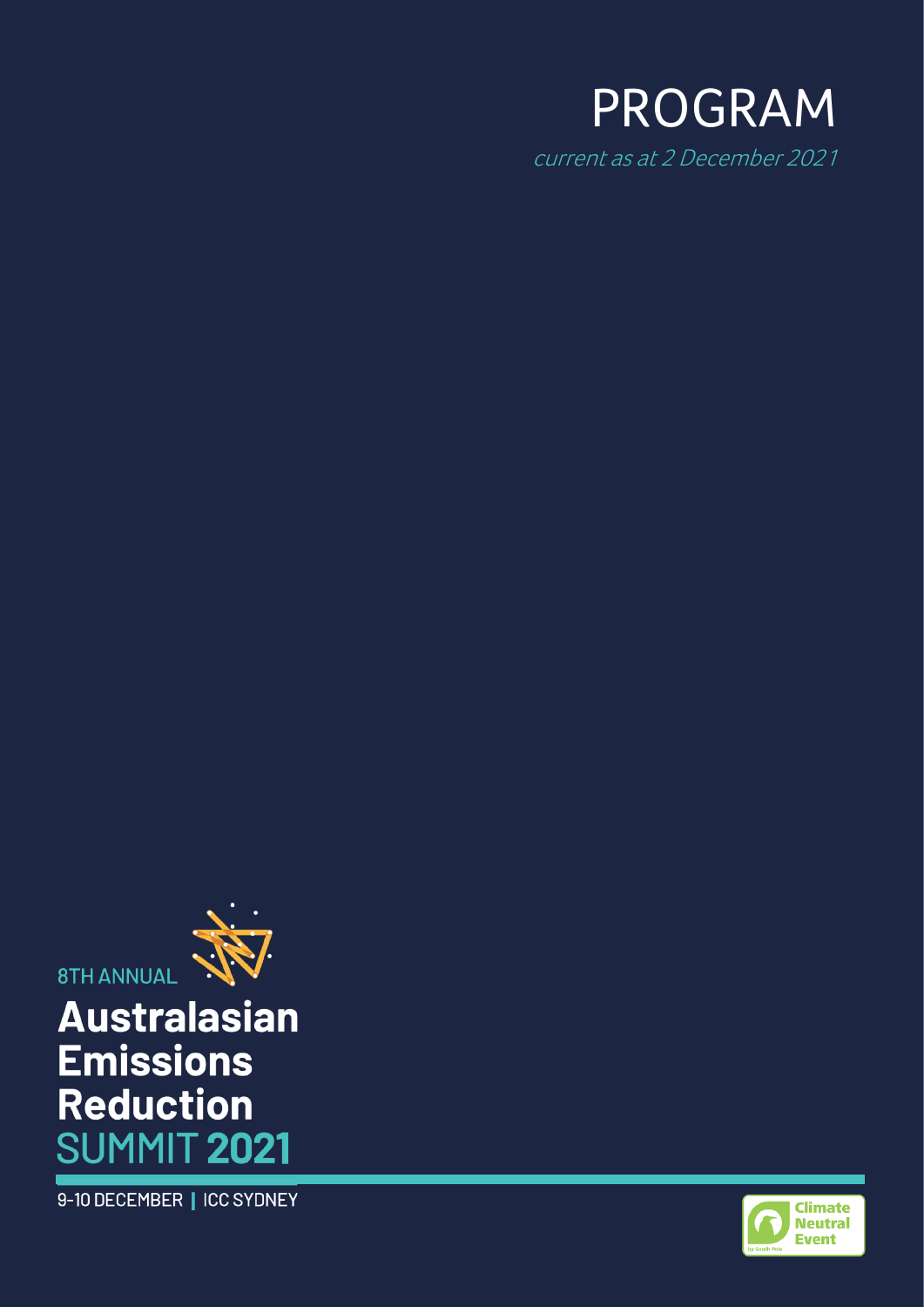## supported by our 2021 sponsors

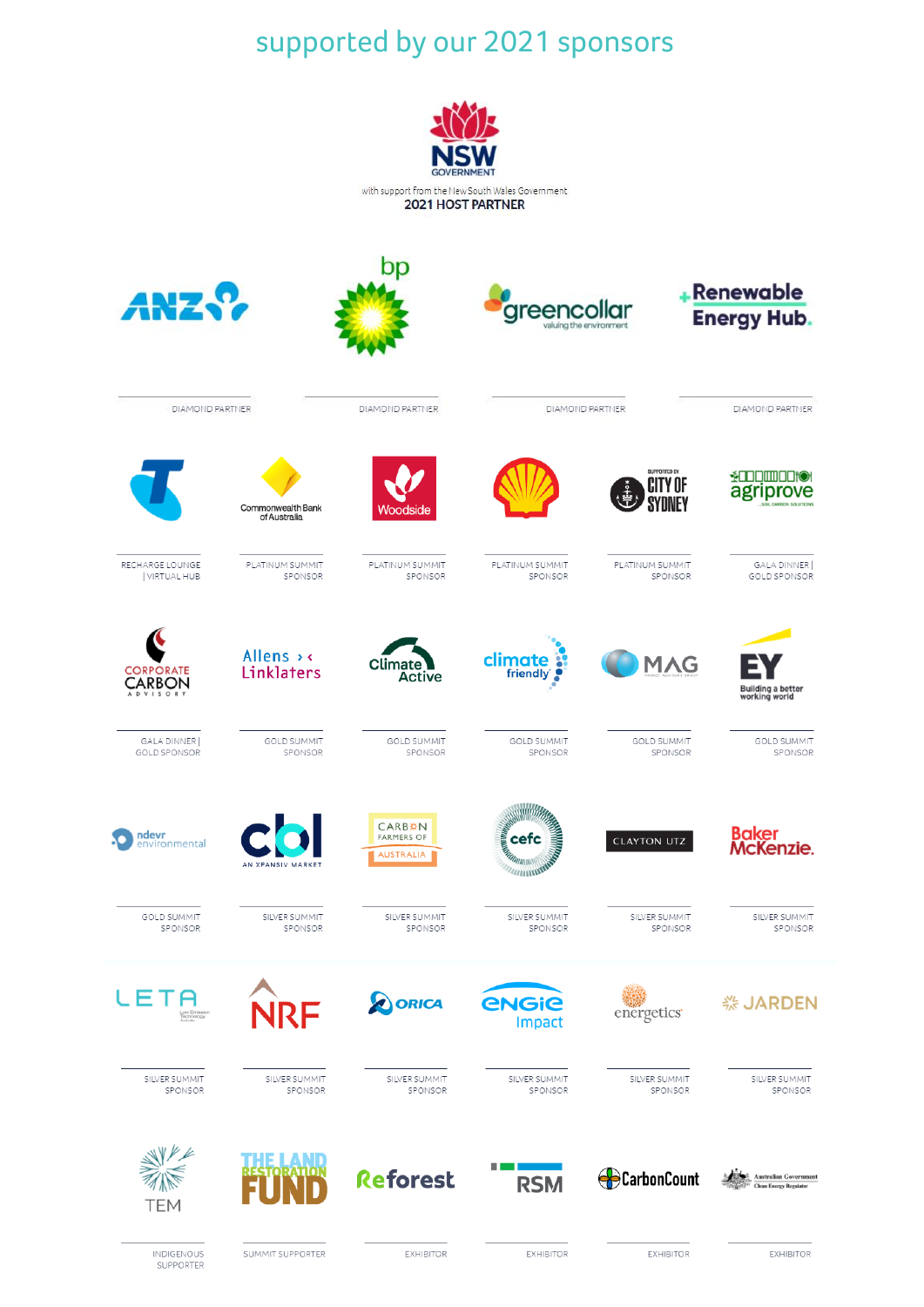## DAY 1 Thursday 9<sup>th</sup> December 2021

| <b>TIME</b>                                   | <b>SESSION</b>                                                                                                                                                                                                                                                                                                                                                                                                                                                                                                                                                                                                                                                                                                                                                                                                                                                                              |
|-----------------------------------------------|---------------------------------------------------------------------------------------------------------------------------------------------------------------------------------------------------------------------------------------------------------------------------------------------------------------------------------------------------------------------------------------------------------------------------------------------------------------------------------------------------------------------------------------------------------------------------------------------------------------------------------------------------------------------------------------------------------------------------------------------------------------------------------------------------------------------------------------------------------------------------------------------|
| 7:00am                                        | <b>REGISTRATION OPENS</b>                                                                                                                                                                                                                                                                                                                                                                                                                                                                                                                                                                                                                                                                                                                                                                                                                                                                   |
| <b>PARKSIDE BALLROOM</b><br>$7:00am - 8:15am$ | WOMEN IN CLIMATE BREAKFAST sponsored by ANZ<br>Join us for our annual Women in Climate Breakfast - an informal panel discussion and networking event celebrating<br>and supporting the leading role of women in climate change and business.<br>WELCOME: Christina Tonkin, Managing Director, Corporate Finance, ANZ<br><b>SPEAKERS</b><br>Lucy Thomas, Head of Investment Stewardship, NSW Treasury Corporation (TCorp)<br>$\bullet$<br>Skye Glenday, CEO, Climate Friendly<br>$\bullet$<br>Zoe Whitton, Executive Director, Pollination<br>$\bullet$<br>Katharine Tapley, Head of Sustainable Finance, ANZ<br>$\bullet$                                                                                                                                                                                                                                                                   |
| <b>PYRMONT THEATRE</b><br>$8:30am - 8:45am$   | <b>WELCOME TO COUNTRY</b><br><b>OPENING ADDRESS</b><br>John Connor, CEO, Carbon Market Institute                                                                                                                                                                                                                                                                                                                                                                                                                                                                                                                                                                                                                                                                                                                                                                                            |
| PYRMONT THEATRE<br>$8:45am - 9:00am$          | <b>COP26 TAKEAWAYS</b><br>Laurence Tubiana, CEO, European Climate Foundation   former Paris COP21 High Level Champion                                                                                                                                                                                                                                                                                                                                                                                                                                                                                                                                                                                                                                                                                                                                                                       |
| <b>PYRMONT THEATRE</b><br>$9:00am - 9:15am$   | <b>OPENING KEYNOTE</b><br>Hon. Matt Kean MP, Treasurer   Minister for Energy & Environment, Government of New South Wales                                                                                                                                                                                                                                                                                                                                                                                                                                                                                                                                                                                                                                                                                                                                                                   |
| <b>PYRMONT THEATRE</b><br>$9:15$ am - 10:30am | PLENARY ONE The Decisive Decade for Urgent Climate Action<br>The critical decade for climate action is already underway, and the world is not moving fast enough. Join our opening<br>Summit plenary and get updated on the state of global climate action, presented by some of the world's leading<br>climate champions.<br><b>KEYNOTES:</b><br><b>PACIFIC LEADERSHIP</b><br>Hon. Frank Bainimarama, Prime Minister of Fiji   Chair, Pacific Islands Forum<br>THE JUST TRANSITION<br>Michele O'Neil, President, Australian Council of Trade Unions<br><b>CLIMATE SCIENCE</b><br>A/Prof. Malte Meinshausen, Director, Climate & Energy College, University of Melbourne<br><b>GLOBAL MARKETS</b><br>Rachel Kyte, Co-Chair, Voluntary Carbon Markets Integrity Initiative<br><b>ENERGY TRANSITIONS</b><br>Kobad Bhavnagri, Global Head of Industry & Building Decarbonisation, BloombergNEF |
| $10:30am - 11:00am$                           | <b>MORNING TEA</b>                                                                                                                                                                                                                                                                                                                                                                                                                                                                                                                                                                                                                                                                                                                                                                                                                                                                          |
| PYRMONT THEATRE<br>$11:00am - 11:55am$        | PLENARY TWO Corporate Carbon Leadership: Achievements, Challenges & Opportunities<br>Join corporate leaders to discuss key issues in corporate transitions to net-zero emissions. This panel discussion will<br>provide insights into achievements, challenges and opportunities in developing credible business strategies in a world<br>of accelerating expectation, oversight and urgency.<br>MODERATOR: Elisa de Wit, Partner, Norton Rose Fulbright   Chair, Carbon Market Institute<br><b>PANELLISTS:</b><br>Shayne Elliott, CEO, ANZ<br>$\bullet$                                                                                                                                                                                                                                                                                                                                    |
|                                               | Frédéric Baudry, President, Australia   Senior Vice President Fuels & Low Carbon Solutions, Asia Pacific, BP<br>$\bullet$<br>Fiona Wild, Vice President, Sustainability & Climate Change, BHP<br>$\bullet$<br>James Schultz, CEO, GreenCollar<br>$\bullet$                                                                                                                                                                                                                                                                                                                                                                                                                                                                                                                                                                                                                                  |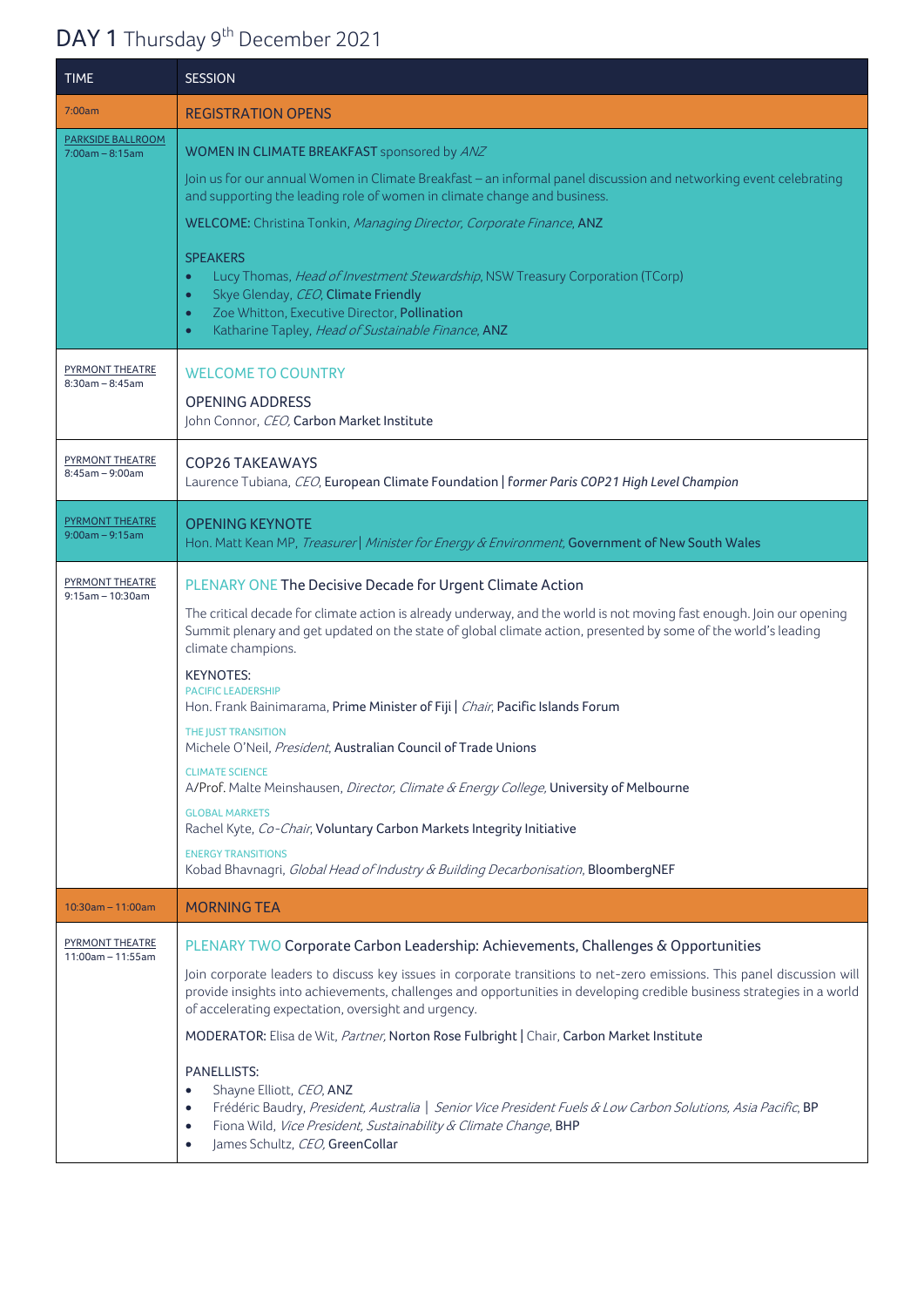#### 1.1 MASTERCLASS

#### **How to Build & Implement a Net-Zero Corporate Strategy**

The depth of structural change required in the economy to limit global warming to 1.5°C will require everyone – countries, cities, the private sector, individuals – to strengthen their ambitions and actions, without delay. Global climate action is being led by corporates that have developed sophisticated emissions reduction strategies and #netzero2050 targets in line with climate science. Join our experts in a corporate climate strategy masterclass, that will step you through the journey of setting corporate climate strategy - including shadow carbon prices, carbon procurement strategies, operational emission reductions, science-based targets, emerging standards such as PCAF and SBT Net Zero Standard, getting executive buy-in, managing risk – and going public.

#### MODERATOR: Matt Drum, Managing Director, Ndevr Environmental

#### PANELLISTS:

PYRMONT THEATRE

PYRMONT THEATRE

Room C2.2

Room C2.5

ROOM C3.4 & C3.5

**ROOM C3.4 & C3.5** 

& C2.6

& C2.3

- Alicia Maynard, General Manager, Sustainability & Technical Services, [ISPT](https://ispt.net.au/)
- James Vesper, Group Head of Sustainability, [Goodman](https://www.goodman.com/)
- Michi Morris, *Director*, Ndevr Environmental

#### 1.2 PANEL Q&A

#### **Driving Industry Decarbonisation**

COVID has taught us that there are some systemic issues that cannot be faced alone – and that the climate crisis requires sectoral, and cross-sectoral pathways that drive technological innovation, efficiency gains, and behavioural change. Join this panel of industry experts to discuss the development of very low, zero and negative emissions reduction solutions through industry collaboration and supply chain management.

MODERATOR: Charles Perrottet, General Manager, Low Carbon Integration, Asia Pacific, BP

#### PANELLISTS:

- Josh Martin, Senior Director, Australia & New Zealand, Engie Impact
- Monica Richter, Project Director, Materials Embodied Carbon Leadership Alliance
- Patrick Hastwell, Energy Transitions Advisory Lead Australia, KBR

#### 1.3 2030 SCENARIOS

#### **How did we Finance Transition Opportunities & Resilience Building?**

By 2030 we have seen unprecedented levels of capital shifted from institutional investors, banks, venture capital into the development and deployment of industrial and nature-related climate solutions. How did we manage this? How did investors manage risk and disclosure obligations, and build the sophisticated financial models, products and taxonomies that drove the expansion of a carbon constrained economy? Join this discussion for an update on the Australian Sustainable Finance Initiative and contribute to a discussion on how climate-related finance and investment will become a critical partner for decarbonisation.

MODERATOR: Katharine Tapley, Head of Sustainable Finance, ANZ

#### PANELLISTS:

- Kristy Graham, Executive Director, Australian Sustainable Finance Initiative
- Ben Krasnostein, Managing Director, Kilara Capital
- Laura Hillis, *Director, Corporate Engagement*, Investor Group on Climate Change

#### 1.4 MARKET & POLICY UPDATE

#### **The State of Australian Carbon Market Reform**

A net-zero target is now formally in place, and the implementation of the Australian Government's Technology Roadmap and King Review Recommendations are underway. Join a panel of national climate policy investment and business leaders to discuss the evolution of the policies and frameworks that will drive net-zero decarbonisation over the next decade and beyond.

#### MODERATOR: Brad Kerin, General Manager, Carbon Market Institute

#### PANELLISTS:

- Jane Wardlaw, *General Manager, NGER & Safeguard Branch*, Clean Energy Regulator
- Helen Bennett, Head of Climate Change Division, Department of Industry, Science, Energy & Resources
- Rory Lonergan, *Executive Director & Head of Infrastructure*, Clean Energy Finance Corporation
- Susie Smith, CEO, Australian Industry Greenhouse Network

| $12:45$ pm – 2:00pm    | <b>LUNCH</b>                                                                           |
|------------------------|----------------------------------------------------------------------------------------|
| <b>PYRMONT THEATRE</b> | <b>TECHNOLOGY KEYNOTE</b>                                                              |
| $2:00$ pm – 2:10pm     | Chris Halliwell, <i>Co-Founder &amp; Head of Markets</i> , <b>Renewable Energy Hub</b> |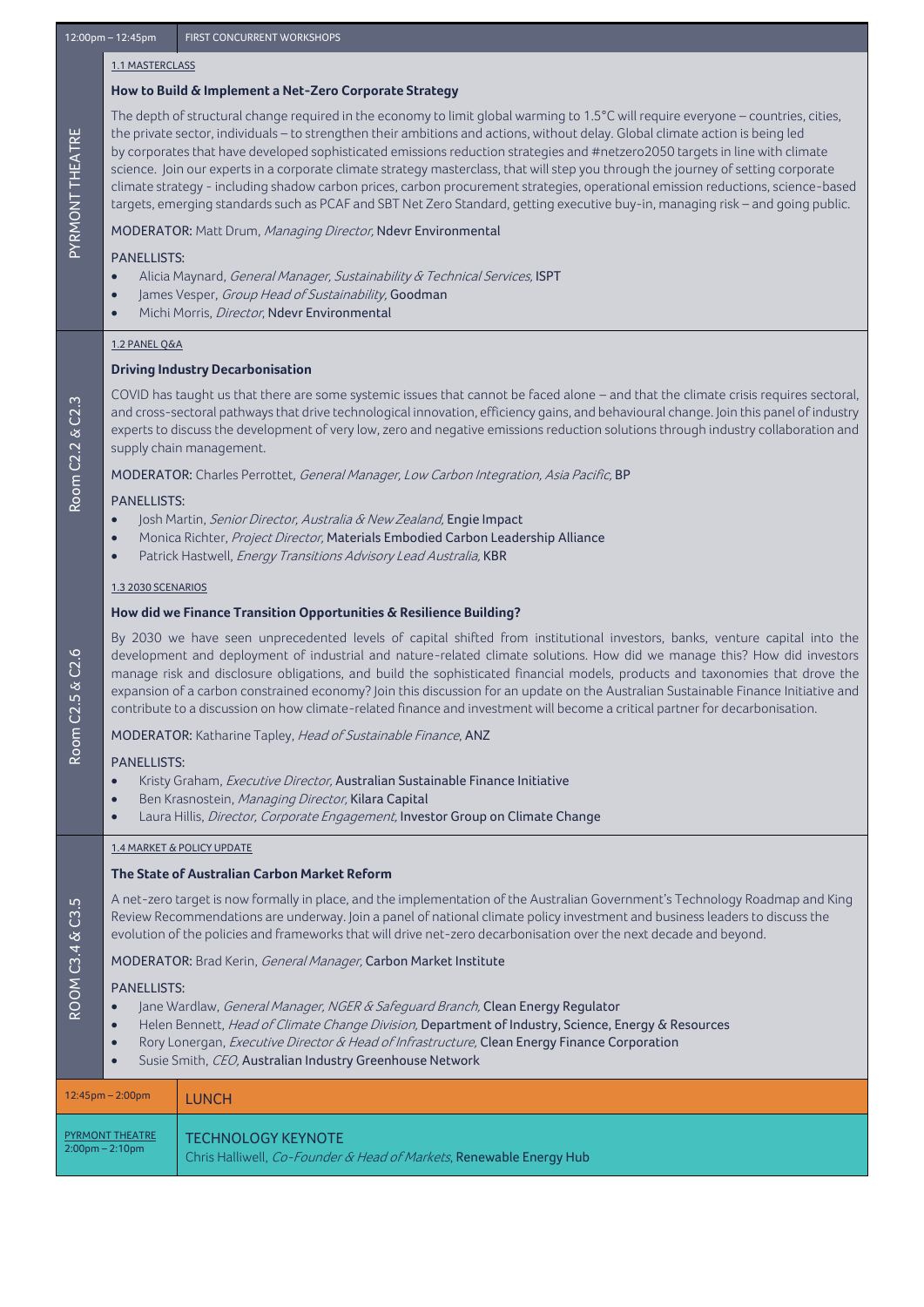| <b>PYRMONT THEATRE</b><br>2:10pm-3:10pm                   |                                                                                                                                                                                                                                                                                                                                                                                                                                                                                                                                                                                                                                                                                                                                                     | PLENARY THREE To 2030 & Beyond: Scaling Regional Carbon Markets<br>Australia already has a recognized and robust carbon market, but as international developments take hold we will need<br>to reposition and redefine what is required for high integrity, transparent and liquid carbon markets to drive emissions<br>reduction to 2030 and beyond. Join our expert panel to discuss a vision for next decade of Australia's zero-carbon<br>market development, that appropriately values carbon reductions, negative emissions, and technology enablers.<br>MODERATOR: Anna Skarbek, CEO, ClimateWorks<br><b>PANELLISTS:</b><br>Chris Halliwell, Co-Founder & Head of Markets, Renewable Energy Hub<br>$\bullet$<br>Gregg Buskey, Executive General Manager, Strategy & Business Development, Shell Energy Australia<br>$\bullet$<br>David Parker, Chair, Clean Energy Regulator<br>$\bullet$<br>Emily Gerrard, Director, Comhar Group<br>$\bullet$ |  |  |
|-----------------------------------------------------------|-----------------------------------------------------------------------------------------------------------------------------------------------------------------------------------------------------------------------------------------------------------------------------------------------------------------------------------------------------------------------------------------------------------------------------------------------------------------------------------------------------------------------------------------------------------------------------------------------------------------------------------------------------------------------------------------------------------------------------------------------------|--------------------------------------------------------------------------------------------------------------------------------------------------------------------------------------------------------------------------------------------------------------------------------------------------------------------------------------------------------------------------------------------------------------------------------------------------------------------------------------------------------------------------------------------------------------------------------------------------------------------------------------------------------------------------------------------------------------------------------------------------------------------------------------------------------------------------------------------------------------------------------------------------------------------------------------------------------|--|--|
| <b>PYRMONT THEATRE</b><br>$3:10$ pm $-3:20$ pm            |                                                                                                                                                                                                                                                                                                                                                                                                                                                                                                                                                                                                                                                                                                                                                     | <b>NEGATIVE EMISSIONS KEYNOTE</b><br>With Noah Deich, President, Carbon180                                                                                                                                                                                                                                                                                                                                                                                                                                                                                                                                                                                                                                                                                                                                                                                                                                                                             |  |  |
| $3:20$ pm $-3:50$ pm                                      |                                                                                                                                                                                                                                                                                                                                                                                                                                                                                                                                                                                                                                                                                                                                                     | <b>AFTERNOON TEA</b>                                                                                                                                                                                                                                                                                                                                                                                                                                                                                                                                                                                                                                                                                                                                                                                                                                                                                                                                   |  |  |
|                                                           | $3:50$ pm – 4:35pm                                                                                                                                                                                                                                                                                                                                                                                                                                                                                                                                                                                                                                                                                                                                  | SECOND CONCURRENT WORKSHOPS                                                                                                                                                                                                                                                                                                                                                                                                                                                                                                                                                                                                                                                                                                                                                                                                                                                                                                                            |  |  |
|                                                           | 2.1 MASTERCLASS                                                                                                                                                                                                                                                                                                                                                                                                                                                                                                                                                                                                                                                                                                                                     |                                                                                                                                                                                                                                                                                                                                                                                                                                                                                                                                                                                                                                                                                                                                                                                                                                                                                                                                                        |  |  |
|                                                           |                                                                                                                                                                                                                                                                                                                                                                                                                                                                                                                                                                                                                                                                                                                                                     | How to Participate in Australia's Growing Carbon Market                                                                                                                                                                                                                                                                                                                                                                                                                                                                                                                                                                                                                                                                                                                                                                                                                                                                                                |  |  |
| PYRMONT THEATRE                                           | Net-zero corporate goals are increasing across the global economy, resulting in more and more organisations entering our national<br>carbon market. In an ever-changing and evolving commercial environment, it's critical for new and existing participants to<br>understand how to manage the strategic carbon procurement process, and how to ensure you can continue to access the right<br>carbon product at the right price, when you need it. Join our experts for a masterclass on participating in Australia's carbon market;<br>how to develop your carbon procurement strategy to achieve corporate climate goals, and the tools you can use to ensure<br>environmental integrity, transparency and accountability in every transaction. |                                                                                                                                                                                                                                                                                                                                                                                                                                                                                                                                                                                                                                                                                                                                                                                                                                                                                                                                                        |  |  |
|                                                           |                                                                                                                                                                                                                                                                                                                                                                                                                                                                                                                                                                                                                                                                                                                                                     | MODERATOR: Marco Stella, Co-Founder, Renewable Energy Hub   Senior Environmental Broker, TFS Green                                                                                                                                                                                                                                                                                                                                                                                                                                                                                                                                                                                                                                                                                                                                                                                                                                                     |  |  |
|                                                           | <b>PANELLISTS:</b><br>Anna Hancock, Climate Change Strategy Principal, Energy Australia<br>$\bullet$<br>Gary Wyatt, Managing Director, Corporate Carbon<br>$\bullet$<br>John Davis, Commercial Director, APAC & North America, South Pole                                                                                                                                                                                                                                                                                                                                                                                                                                                                                                           |                                                                                                                                                                                                                                                                                                                                                                                                                                                                                                                                                                                                                                                                                                                                                                                                                                                                                                                                                        |  |  |
|                                                           | 2.2 PANEL Q&A                                                                                                                                                                                                                                                                                                                                                                                                                                                                                                                                                                                                                                                                                                                                       |                                                                                                                                                                                                                                                                                                                                                                                                                                                                                                                                                                                                                                                                                                                                                                                                                                                                                                                                                        |  |  |
|                                                           |                                                                                                                                                                                                                                                                                                                                                                                                                                                                                                                                                                                                                                                                                                                                                     | Navigating the Evolution & Linkages of Voluntary Carbon Markets                                                                                                                                                                                                                                                                                                                                                                                                                                                                                                                                                                                                                                                                                                                                                                                                                                                                                        |  |  |
| $\ddot{\Omega}$<br>S.<br>$\infty$<br>Room C2.2            |                                                                                                                                                                                                                                                                                                                                                                                                                                                                                                                                                                                                                                                                                                                                                     | Voluntary carbon markets are evolving rapidly and we are seeing a range of new standards, activities and transactions emerge across<br>domestic and international markets. Join the discussion to explore a range of challenges on the horizon, including how environmental<br>integrity, market transparency and accountability can be managed in a changing landscape where new voluntary carbon standards<br>and products are emerging across the world. We'll take a look at how global developments under the Paris Agreement will impact<br>our domestic carbon market and unpack the critical role that the Australian Carbon Industry Code of Conduct and other schemes<br>can play in ensuring our market matures with integrity.                                                                                                                                                                                                             |  |  |
|                                                           |                                                                                                                                                                                                                                                                                                                                                                                                                                                                                                                                                                                                                                                                                                                                                     | MODERATOR: Peter Castellas, CEO, Tasman Environmental Markets                                                                                                                                                                                                                                                                                                                                                                                                                                                                                                                                                                                                                                                                                                                                                                                                                                                                                          |  |  |
|                                                           | <b>PANELLISTS:</b><br>$\bullet$<br>$\bullet$<br>$\bullet$                                                                                                                                                                                                                                                                                                                                                                                                                                                                                                                                                                                                                                                                                           | Tom Spooner, Global Environmental Products Trading, Australia Team Lead, Shell<br>Marion Verles, CEO, SustainCert<br>Vivek Dugar, Director, WeAct                                                                                                                                                                                                                                                                                                                                                                                                                                                                                                                                                                                                                                                                                                                                                                                                      |  |  |
|                                                           | 2.3 2030 SCENARIOS                                                                                                                                                                                                                                                                                                                                                                                                                                                                                                                                                                                                                                                                                                                                  |                                                                                                                                                                                                                                                                                                                                                                                                                                                                                                                                                                                                                                                                                                                                                                                                                                                                                                                                                        |  |  |
|                                                           |                                                                                                                                                                                                                                                                                                                                                                                                                                                                                                                                                                                                                                                                                                                                                     | <b>Expanding Indigenous Carbon Opportunities</b>                                                                                                                                                                                                                                                                                                                                                                                                                                                                                                                                                                                                                                                                                                                                                                                                                                                                                                       |  |  |
| C2.6<br>$\frac{2}{3}$ and $\frac{1}{2}$ and $\frac{1}{2}$ |                                                                                                                                                                                                                                                                                                                                                                                                                                                                                                                                                                                                                                                                                                                                                     | By 2030 Australian First Nations peoples are successfully generating social, economic, environmental and climate outcomes across<br>Australia, and the respect for, and application of traditional knowledge and ancient land management techniques is embedded in<br>carbon farming activities across the continent. How did we get here? Join our expert panel to discuss investment opportunities;<br>market education; best-practice free, prior and informed consent and engagement pathways; opportunities to support First Nations<br>climate leadership across southern Australia; and what's required to drive meaningful behavioural change over the next decade.                                                                                                                                                                                                                                                                            |  |  |
|                                                           |                                                                                                                                                                                                                                                                                                                                                                                                                                                                                                                                                                                                                                                                                                                                                     | MODERATOR: Suzanne Thompson, Managing Director, Yambangku Aboriginal Cultural Heritage & Tourism Development Aboriginal Corporation                                                                                                                                                                                                                                                                                                                                                                                                                                                                                                                                                                                                                                                                                                                                                                                                                    |  |  |
|                                                           | <b>PANELLISTS:</b>                                                                                                                                                                                                                                                                                                                                                                                                                                                                                                                                                                                                                                                                                                                                  |                                                                                                                                                                                                                                                                                                                                                                                                                                                                                                                                                                                                                                                                                                                                                                                                                                                                                                                                                        |  |  |

- Dean Yibarbuk, Director, Indigenous Carbon Industry Network
- Rowan Foley, *CEO*, **Aboriginal Carbon Foundation**<br>• Tyronne Garstone, *CEO*, **Kimberley Land Council**<br>• Toby Adams, *Director*, **Kullilli Bulloo River Aborigin**
- Tyronne Garstone, CEO, Kimberley Land Council
- Toby Adams, *Director*, Kullilli Bulloo River Aboriginal Corporation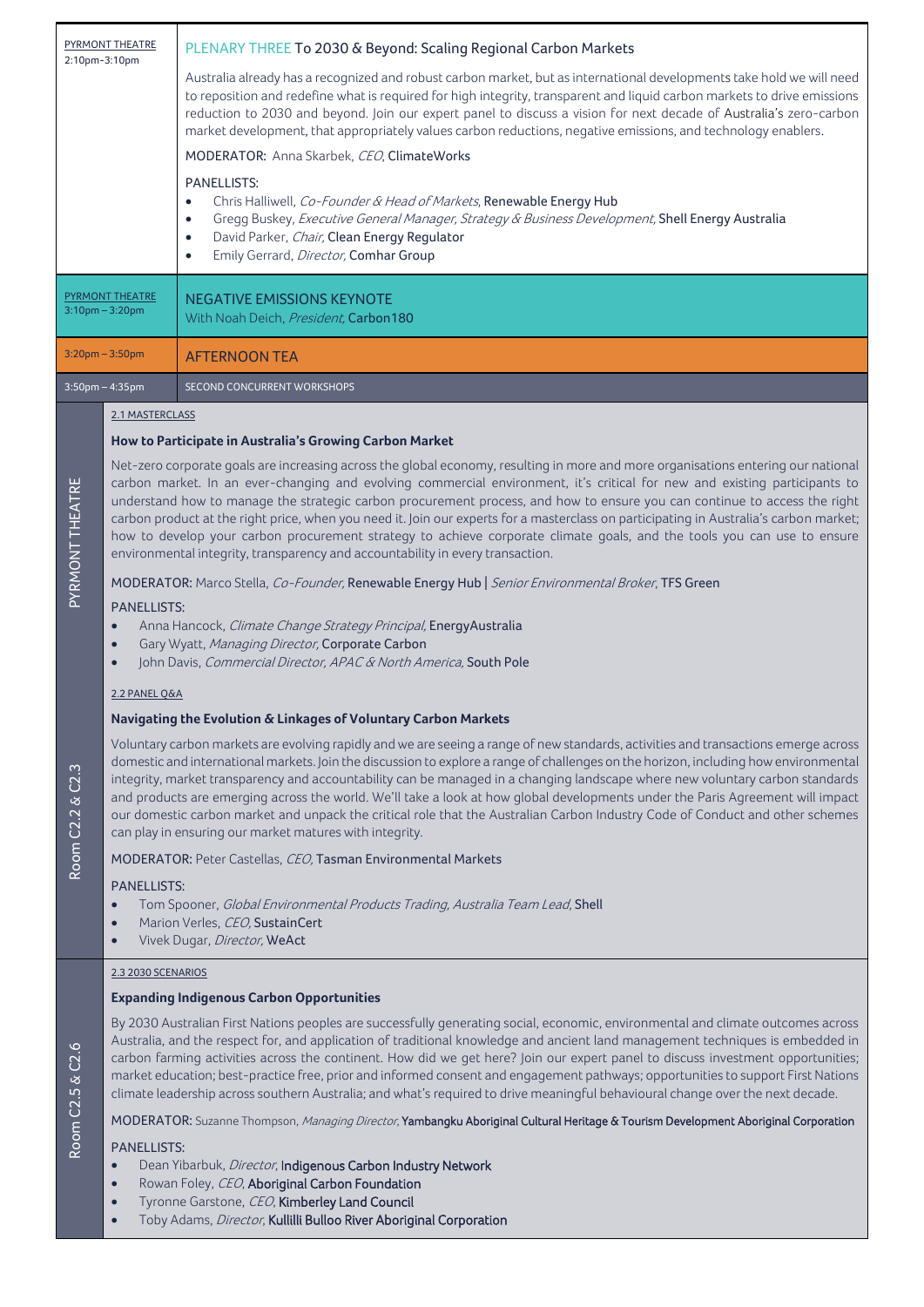| 2.4 MARKET & POLICY UPDATE |  |
|----------------------------|--|
|                            |  |

#### **Key Takeaways from COP26**

With COP26 behind us, it's clear that we must significantly increase our climate ambition and action this decade if we are to stay on track to meet the goals of Paris. Join our expert panel of to discuss the key outcomes of November's UN Climate Summit, and their implications for international cooperation, global carbon markets, and Australian business.

#### MODERATOR: Brad Kerin, General Manager, Carbon Market Institute

#### PANELLISTS:

- David Higgins, General Manager, International Climate Branch, Department of Industry, Science, Energy and Resources
- Ilona Millar, Partner, Baker McKenzie
- Kate Wilson, Executive Director, Climate Change & Sustainability, NSW Department of Planning, Industry and Environment
- Siobhan McDonnell, Senior Lecturer, Crawford School of Public Policy, Australian National University

| PYRMONT THEATRE<br>$4:40$ pm $-5:30$ pm        | PLENARY FOUR Risks & Opportunities in Decarbonising International Trade<br>Our major trading partners and competitor countries are aligning around net-zero, stronger 2030 targets. The<br>outcomes of COP26 will have implications for Australia's place within international aid, trade, and diplomatic<br>relationships, as the world prepares for a carbon constrained future. Join this high-level panel to examine the<br>implications of our decarbonising trade networks; the impact of increasing net-zero ambition and climate policies<br>(including carbon border tariffs) on our economy, and the opportunities for Australia to position itself as an exporter of<br>very low, zero and negative emission outcomes, technologies, finance and services. |
|------------------------------------------------|-----------------------------------------------------------------------------------------------------------------------------------------------------------------------------------------------------------------------------------------------------------------------------------------------------------------------------------------------------------------------------------------------------------------------------------------------------------------------------------------------------------------------------------------------------------------------------------------------------------------------------------------------------------------------------------------------------------------------------------------------------------------------|
|                                                | MODERATOR: Emma Herd, Partner, EY                                                                                                                                                                                                                                                                                                                                                                                                                                                                                                                                                                                                                                                                                                                                     |
|                                                | <b>PANELLISTS:</b><br>Marc Vanheukelen, Ambassador at Large for Climate Diplomacy, European Union<br>$\bullet$<br>Tom Ridsdill-Smith, Senior Vice President, Climate, Woodside Energy<br>$\bullet$<br>Heidi Lee, CEO, Beyond Zero Emissions<br>$\bullet$<br>Dr Jenny Gordon, Nonresident Fellow, Lowy Institute                                                                                                                                                                                                                                                                                                                                                                                                                                                       |
| <b>PYRMONT THEATRE</b><br>$5:30$ pm $-5:45$ pm | <b>CHRISTIANA FIGUERES ORATION</b><br>with Hon Clover Moore, <i>Lord Mayor</i> , City of Sydney                                                                                                                                                                                                                                                                                                                                                                                                                                                                                                                                                                                                                                                                       |
| $5.45$ pm – 6.30pm                             | <b>SUNDOWNER DRINKS</b>                                                                                                                                                                                                                                                                                                                                                                                                                                                                                                                                                                                                                                                                                                                                               |

### 2021 Summit Gala Dinner

sponsored by Agriprove & Corporate Carbon

6.30pm – 10.30pm

A formal dinner experience with five-star food and wine, great conversation and entertainment

WELCOME Matthew Warnken, Managing Director, Agriprove

#### featuring

#### THE GREAT DEBATE

Join us for a light-hearted, tongue-in-cheek comedy debate to close out a full first day, featuring some of Australia's leading climate personalities tackling tough issues with a twist!

#### " As Boris Johnson says 'it's easy being green' "

FOR THE AFFIRMATIVE FOR THE NEGATIVE Kobad Bhavnagri, Global Head of Industry & Building Decarbonisation, BloombergNEF

> Anna Skarbek, CEO, ClimateWorks

Matthew Warnken, Managing Director, **AgriProve** 

Kelly O'Shanassy, CEO, Australian Conservation Foundation

Peter Castellas, CEO, Tasman Environmental Markets

Fiona Wild, Vice President, Sustainability & Climate Change, BHP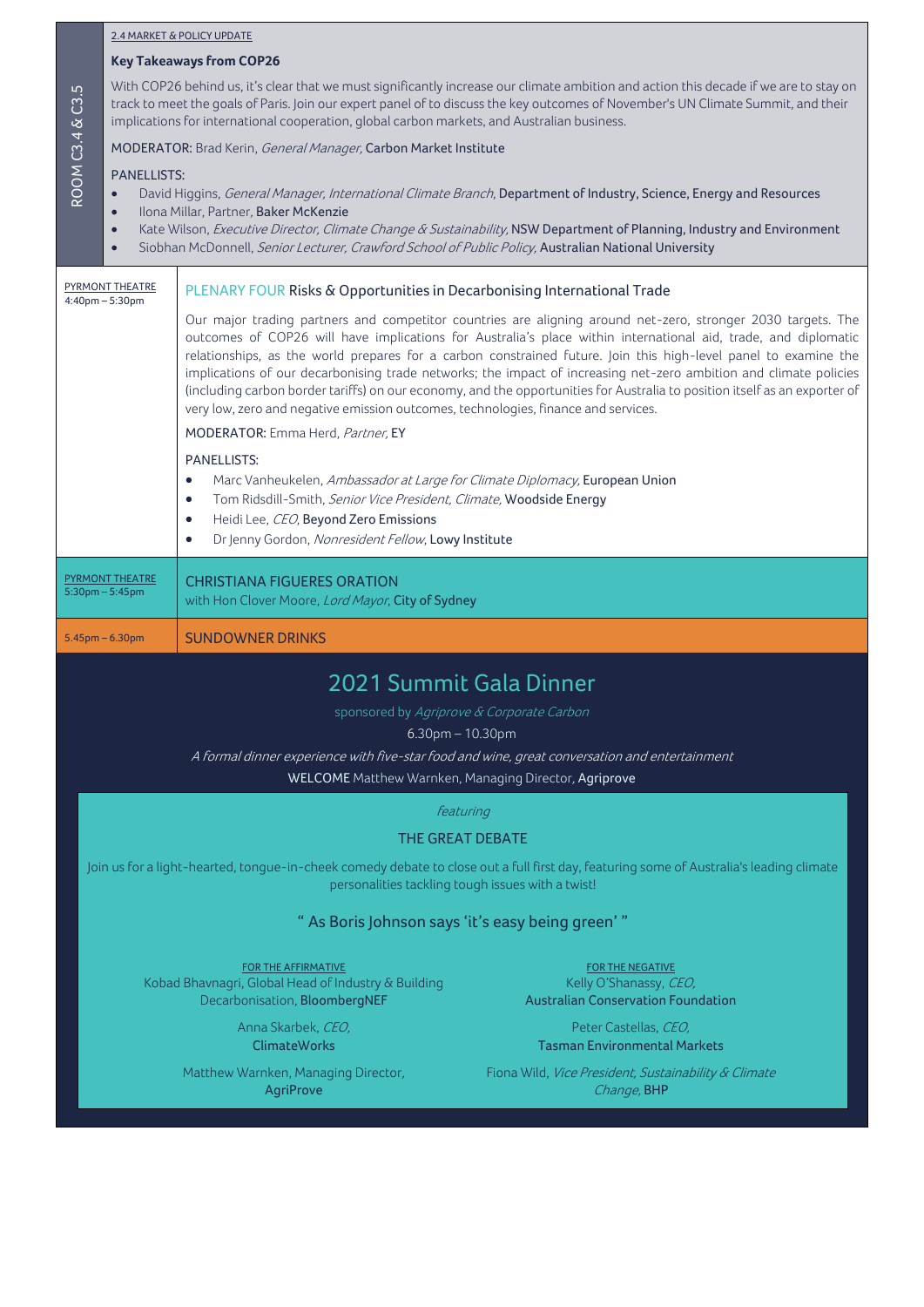## DAY 2 Friday 10<sup>th</sup> December 2021

| <b>TIME</b>                                     | <b>SESSION</b>                                                                                                                                                                                                                                                                                                                                                                                                                                                                                                                                                                                                                                                                                                                                                                                                                                                                                                                                                                                                                                                                                                                    |
|-------------------------------------------------|-----------------------------------------------------------------------------------------------------------------------------------------------------------------------------------------------------------------------------------------------------------------------------------------------------------------------------------------------------------------------------------------------------------------------------------------------------------------------------------------------------------------------------------------------------------------------------------------------------------------------------------------------------------------------------------------------------------------------------------------------------------------------------------------------------------------------------------------------------------------------------------------------------------------------------------------------------------------------------------------------------------------------------------------------------------------------------------------------------------------------------------|
| 8:00am                                          | <b>REGISTRATION OPENS</b>                                                                                                                                                                                                                                                                                                                                                                                                                                                                                                                                                                                                                                                                                                                                                                                                                                                                                                                                                                                                                                                                                                         |
| <b>PYRMONT THEATRE</b><br>$8:30$ am - $8:35$ am | DAY 2 WELCOME<br>John Connor, CEO, Carbon Market Institute                                                                                                                                                                                                                                                                                                                                                                                                                                                                                                                                                                                                                                                                                                                                                                                                                                                                                                                                                                                                                                                                        |
| <b>PYRMONT THEATRE</b><br>$8:35am - 8:45am$     | <b>MINISTERIAL KEYNOTE</b><br>Hon. Angus Taylor MP, Minister for Energy & Emissions Reductions                                                                                                                                                                                                                                                                                                                                                                                                                                                                                                                                                                                                                                                                                                                                                                                                                                                                                                                                                                                                                                    |
| PYRMONT THEATRE<br>$8:45am - 9:40am$            | PLENARY FIVE Climate Change Q&A<br>In the style of Australia's weekly ABC discussion program, Australia's climate policy leaders will discuss the climate crisis, and<br>the long-term national policy framework we need to scale up mitigation efforts to meet Australia's fair share of global<br>climate action.<br>MODERATOR: John Connor, CEO, Carbon Market Institute<br><b>PANELLISTS:</b><br>Tim Reed, President, Business Council of Australia<br>$\bullet$<br>Kelly O'Shanassy, CEO, Australian Conservation Foundation<br>$\bullet$<br>Joe Morrison, Group CEO, Indigenous Land & Sea Corporation<br>$\bullet$<br>Cassandra Goldie, CEO, Australian Council of Social Services<br>$\bullet$<br>Daisy Jeffrey, Youth Climate Activist & Author, On Hope<br>$\bullet$                                                                                                                                                                                                                                                                                                                                                    |
| <b>PYRMONT THEATRE</b><br>$9:40am - 10:00am$    | POLICY CONVERSATION<br>with Chris Bowen, Shadow Minister for Climate Change & Energy, Australian Labor Party                                                                                                                                                                                                                                                                                                                                                                                                                                                                                                                                                                                                                                                                                                                                                                                                                                                                                                                                                                                                                      |
| $10:00$ am - 10:30am                            | <b>MORNING TEA</b>                                                                                                                                                                                                                                                                                                                                                                                                                                                                                                                                                                                                                                                                                                                                                                                                                                                                                                                                                                                                                                                                                                                |
| PYRMONT THEATRE<br>$10:30$ am - 11:20am         | PLENARY SIX Outcomes-Driven Investment in Nature<br>Nature is now acknowledged as one third of the solution to the climate challenge ahead. As we enter the Paris Era, there is<br>now a critical need to scale up investment in nature-based solutions, presenting real opportunities for the private sector to<br>drive not just emissions reductions, but engage in climate repair-focused carbon market activities that support<br>environmental, social and economic co-benefits. Join us to discuss how new innovations in nature-based financing is<br>creating opportunities for markets, communities and ecosystem services in Australia and internationally.<br>MODERATOR: Nerida Bradley, Chief Operating Officer, GreenCollar<br><b>PANELLISTS:</b><br>Mladen Kovac, Director, Centre for Advanced Analytics & Economics, NSW Dept of Planning, Industry & Environment<br>$\bullet$<br>Leslie Durschinger, Founder & CEO, Terra Global<br>$\bullet$<br>Martijn Wilder, Founding Partner, Pollination<br>$\bullet$<br>Pepe Clarke, Deputy Director (Terrestrial), Outback to Oceans, Pew Charitable Trust<br>$\bullet$ |
| $11.25$ am - 12.10pm                            | THIRD CONCURRENT WORKSHOPS                                                                                                                                                                                                                                                                                                                                                                                                                                                                                                                                                                                                                                                                                                                                                                                                                                                                                                                                                                                                                                                                                                        |
| 3.1 MASTERCLASS                                 | <b>Business &amp; Finance Models for Carbon Farming Investment</b>                                                                                                                                                                                                                                                                                                                                                                                                                                                                                                                                                                                                                                                                                                                                                                                                                                                                                                                                                                                                                                                                |

To date, Australia's carbon farming industry has grown on a critical foundation of public funding. With increasing interest to engage from the private sector, there now exists a need for investors, valuers, traditional owners, farmers and communities to better understand the various roles and responsibilities required to engage in carbon farming activities across Australia. Join this masterclass to get a deeper clarity on the different business and financing models currently driving carbon farming; understand what you need to know to operate at best practice; explore existing barriers to entry for new market participants; and touch on new commercial opportunities that could help scale nature-based solutions as aligned with the Australian Carbon Farming Industry Roadmap.

MODERATOR: Neil Hereford, Chief Investment Officer, GreenCollar

#### PANELLISTS:

PYRMONT THEATRE

PYRMONT THEATRE

- Jayne Baird, Vice President, Carbon Business, Woodside
- Jamie Dore, First Reef Credits Generator, Sugarcane Farmer
- Andrew Duncan, Managing Director & Head of Debt Capital Markets, HSBC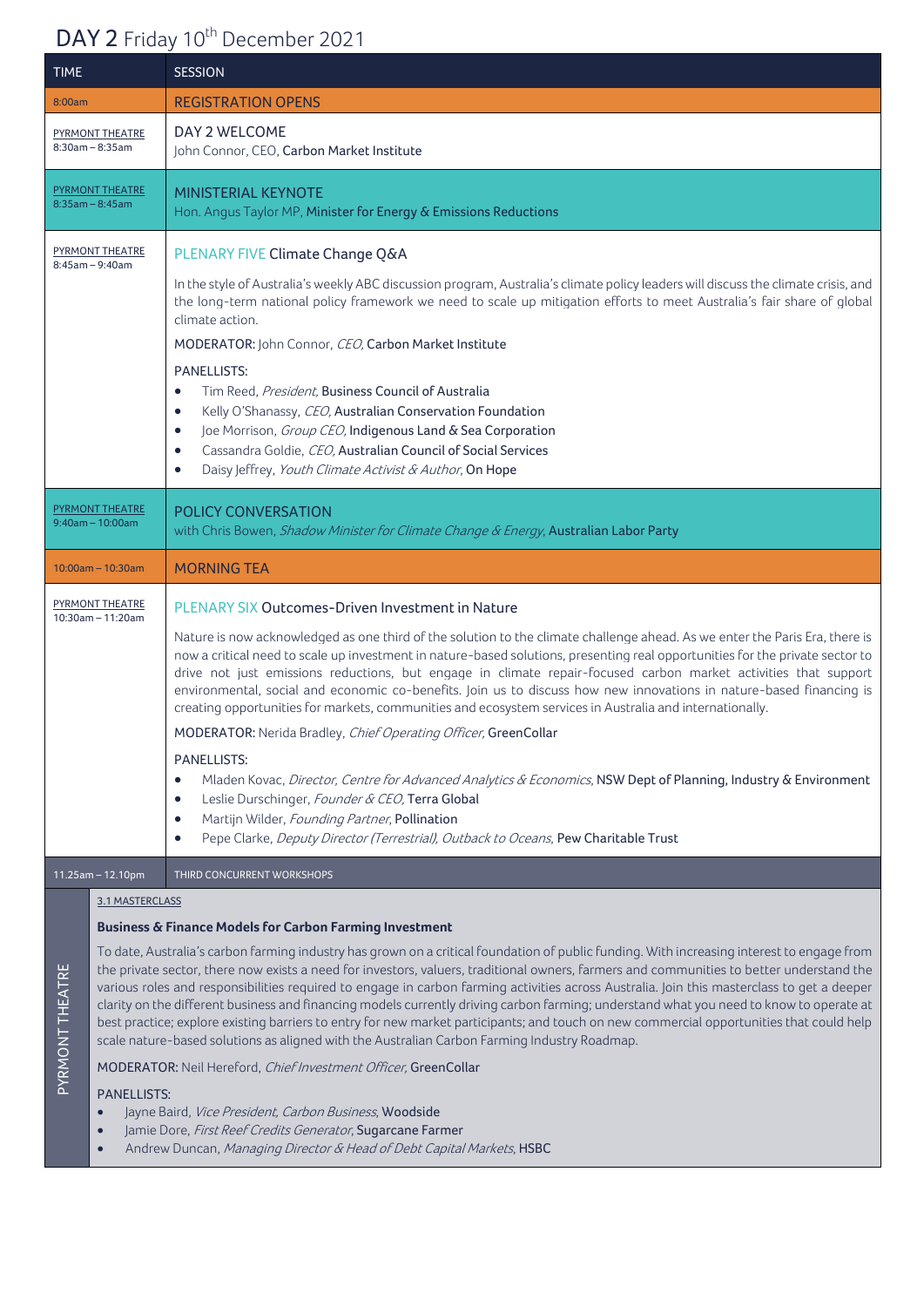#### 3.2 PANEL Q&A

#### **Building World-Class Australian Co-Benefit Markets: On-ground Showcase**

Australia has the ability to become a leader in transparent, and high integrity measurement, valuation and trade in carbon & noncarbon outcomes – delivering climate repair; enhanced ecosystem services and natural capital; and improved social economic, cultural and health benefits for local and First Nations communities across the world. Join our expert panel for a showcase of how this is being operationalised through on-ground pilots, and to discuss how high-integrity co-benefit measurement and valuation system can be deployed at scale at home and abroad.

#### MODERATOR: Skye Glenday, CEO, Climate Friendly

#### PANELLISTS:

Room C2.2

Room C2.5

ROOM C3.4 & C3.5

ROOM C3.4 & C3.5

& C2.6

& C2.3

- Nick Mogford, Executive Manager Strategy, Innovation & Business Development, Bush Heritage
- Cassandra Stevens, *Director*, Kullilli Bulloo River Aboriginal Corporation
- Alex Toone, Global Head of Commodities, Commonwealth Bank of Australia

#### 3.3 2030 SCENARIOS

#### **How did we Meet & Beat Agricultural Goals for Carbon Neutrality?**

By 2030 Australia has created a competitive advantage in the Asia Pacific region by boosting sustainable agriculture, leading to expanded production and carbon neutral exports. How did we lead a regenerative landscape revolution? How did we build a resilient agricultural production capability? What role did ecosystem service payments play? Join this unique discussion on the pathways to position Australian agriculture as a zero-carbon export industry of the future; understand the critical role that soil carbon and soil health will play in the coming decades; and understand the scientific, financial, commercial and information technology advances that we'll need to make this vision a reality.

MODERATOR: Matthew Warnken, Managing Director, Agriprove

#### PANELLISTS:

- Louisa Kiely, *Director*, Carbon Farmers of Australia
- Tom Davison, National Coordinator, Livestock Productivity Partnership, University of New England
- Mara Bún, Chair, Australian Impact Investments
- Julien Gastaldi, Chief Operating Officer, Corporate Carbon

#### 3.4 MARKET & POLICY UPDATE

#### **Australia's Carbon Market Demand, Supply & Pricing Dynamics**

Australia's carbon market is rapidly evolving, and access to carbon and related commodities is still hindered by low price discovery and an opacity of longer-term demand/supply dynamics. Join this session to understand industry predictions for forward carbon pricing; discuss trends impacting the expansion of carbon credit supply volumes; and get across emerging developments that might stimulate demand for high quality carbon products in an increasingly competitive market.

MODERATOR: Raphael Wood, Managing Director, Market Advisory Group

#### PANELLISTS:

- Emily Spears, Head of Low Carbon Trading, Asia Pacific, BP Energy Asia
- Nadine Mueller, Executive Director, Global Commodities, Commonwealth Bank of Australia
- Megan Surawski, Manager, Emissions Avoidance Methods, Clean Energy Regulator

| $12:10$ pm – 1:10pm                          | <b>LUNCH</b>                                                                                                                                                                                                                                                                                                                                                                                                                                                                                                                                                                                                                                                                                                                                                                                                                                                                                                                                                                             |
|----------------------------------------------|------------------------------------------------------------------------------------------------------------------------------------------------------------------------------------------------------------------------------------------------------------------------------------------------------------------------------------------------------------------------------------------------------------------------------------------------------------------------------------------------------------------------------------------------------------------------------------------------------------------------------------------------------------------------------------------------------------------------------------------------------------------------------------------------------------------------------------------------------------------------------------------------------------------------------------------------------------------------------------------|
| PYRMONT THEATRE<br>$1:10$ pm $- 2:00$ pm     | BOARDROOM MASTERCLASS Strategy-Setting for Climate Risk, Resilience & Opportunity<br>It's often hard to navigate the twists and turns of boardroom strategy, particularly in the process of building consensus on<br>climate-related strategy, risk and opportunity. Gather around our 'mock boardroom' table to see how our experienced<br>board-level panel face and respond to a range of real climate scenarios, covering commercial risk, liability, litigation and<br>activism – and how to drive change within an organisation at the highest levels.<br>'BOARD MEMBERS':<br>Jillian Button, Partner, Allens<br>Sam Mostyn, <i>Chair &amp; Non-Executive Director</i> , Various incl. Citi Australia, Mirvac, Centre for Policy Development<br>Geoff Summerhayes, Senior Advisor, Pollination<br>$\bullet$<br>Brynn O'Brien, Executive Director, Australasian Centre for Corporate Responsibility<br>Les Hosking, Group Executive, Market Infrastructure, FEX Global<br>$\bullet$ |
| <b>PYRMONT THEATRE</b><br>$2:00$ pm – 2:10pm | <b>CORPORATE CLIMATE LEADERSHIP KEYNOTE</b><br>with William Lin, <i>Executive Vice President, Regions, Cities &amp; Solutions</i> , <b>BP</b>                                                                                                                                                                                                                                                                                                                                                                                                                                                                                                                                                                                                                                                                                                                                                                                                                                            |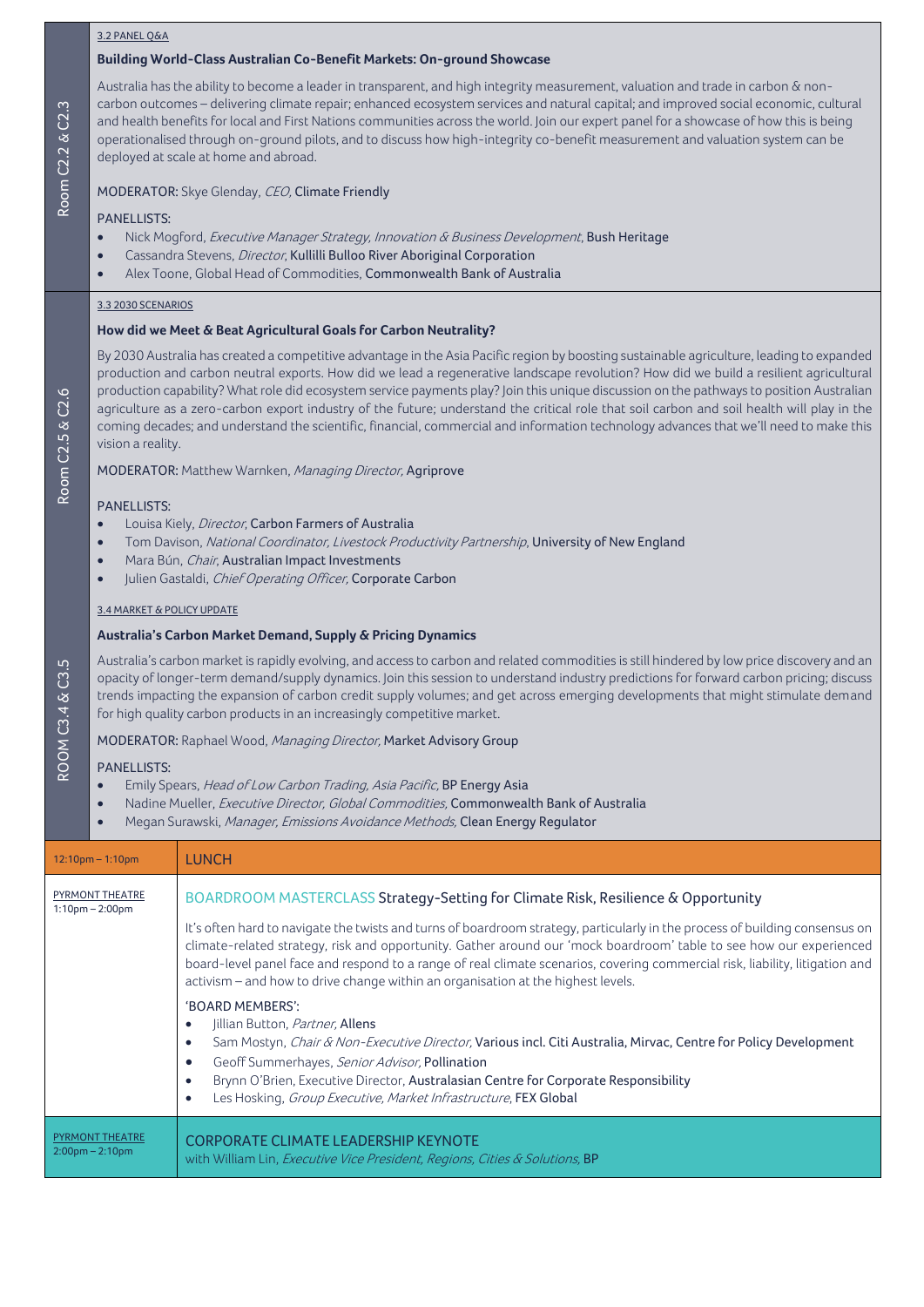| PYRMONT THEATRE<br>$2:10$ pm $-3:00$ pm |                                                                                                                                                                                                                                                                                                                                                                                                                                                   | PLENARY SEVEN Investor Perspectives: 2030 Challenges & Opportunities                                                                                                                                                                                                                                                                                                                                                                                                                                                                                                                                                                                                                                                                                                   |
|-----------------------------------------|---------------------------------------------------------------------------------------------------------------------------------------------------------------------------------------------------------------------------------------------------------------------------------------------------------------------------------------------------------------------------------------------------------------------------------------------------|------------------------------------------------------------------------------------------------------------------------------------------------------------------------------------------------------------------------------------------------------------------------------------------------------------------------------------------------------------------------------------------------------------------------------------------------------------------------------------------------------------------------------------------------------------------------------------------------------------------------------------------------------------------------------------------------------------------------------------------------------------------------|
|                                         |                                                                                                                                                                                                                                                                                                                                                                                                                                                   | The sense of urgency in managing climate risk is increasingly being demonstrated by leading investors who are<br>recognising and responding. The recommendations of the Taskforce on Climate-related Financial Disclosures (TCFD) are<br>becoming increasingly mainstream and increasingly mandated. Investors are now looking to inevitable policies and<br>escalating engagement not just scenario investigations. This plenary session will highlight how global and domestic<br>investors are addressing this complex area of risk and opportunity and driving change across critical business, risk,<br>strategy and finance functions - and driving real economic decarbonisation.                                                                               |
|                                         |                                                                                                                                                                                                                                                                                                                                                                                                                                                   | MODERATOR: Rebecca Mikula-Wright, CEO, Investor Group on Climate Change                                                                                                                                                                                                                                                                                                                                                                                                                                                                                                                                                                                                                                                                                                |
|                                         |                                                                                                                                                                                                                                                                                                                                                                                                                                                   | <b>SPEAKERS:</b><br>Mark Fulton, Founder, Energy Transition Advisors   Inevitable Policy Response<br>$\bullet$<br>Kate McKenzie, Fellow, Centre for Policy Development<br>$\bullet$<br>Michael Salvatico, Head of Asia Pacific ESG Business Development, S&P Global Market Intelligence<br>$\bullet$                                                                                                                                                                                                                                                                                                                                                                                                                                                                   |
|                                         | $3:00$ pm – $3:30$ pm                                                                                                                                                                                                                                                                                                                                                                                                                             | <b>AFTERNOON TEA</b>                                                                                                                                                                                                                                                                                                                                                                                                                                                                                                                                                                                                                                                                                                                                                   |
|                                         | $3:30$ pm – 4:15pm                                                                                                                                                                                                                                                                                                                                                                                                                                | <b>FOURTH CURRENT WORKSHOPS</b>                                                                                                                                                                                                                                                                                                                                                                                                                                                                                                                                                                                                                                                                                                                                        |
|                                         | <b>4.1 MASTERCLASS</b>                                                                                                                                                                                                                                                                                                                                                                                                                            |                                                                                                                                                                                                                                                                                                                                                                                                                                                                                                                                                                                                                                                                                                                                                                        |
|                                         |                                                                                                                                                                                                                                                                                                                                                                                                                                                   | <b>Taking a Carbon Neutral Product to Market</b>                                                                                                                                                                                                                                                                                                                                                                                                                                                                                                                                                                                                                                                                                                                       |
| PYRMONT THEATRE                         | As more and more consumers demand carbon neutral products and services, we look at how to develop, certify, and take a carbon neutral<br>product to market. Join our panel of industry and government experts in a masterclass on the carbon neutral business case, paths to<br>market; challenges and opportunities; and next steps required to drive consumer education, and increased demand for these critical<br>climate positive solutions. |                                                                                                                                                                                                                                                                                                                                                                                                                                                                                                                                                                                                                                                                                                                                                                        |
|                                         | MODERATOR: Jennifer van den Tol, Communications Lead, Climate Active                                                                                                                                                                                                                                                                                                                                                                              |                                                                                                                                                                                                                                                                                                                                                                                                                                                                                                                                                                                                                                                                                                                                                                        |
|                                         | <b>PANELLISTS:</b><br>James Robson, Proprietor, Ross Hill Wines<br>Janet Hallows, Manager, Climate Change Programs & Engagement, Carbon Market Institute<br>$\bullet$<br>Ben Armstrong, Managing Director, atiyah                                                                                                                                                                                                                                 |                                                                                                                                                                                                                                                                                                                                                                                                                                                                                                                                                                                                                                                                                                                                                                        |
|                                         | 4.2 PANEL O&A                                                                                                                                                                                                                                                                                                                                                                                                                                     |                                                                                                                                                                                                                                                                                                                                                                                                                                                                                                                                                                                                                                                                                                                                                                        |
|                                         |                                                                                                                                                                                                                                                                                                                                                                                                                                                   | <b>Engaging the Private Sector in Subnational Climate Action</b>                                                                                                                                                                                                                                                                                                                                                                                                                                                                                                                                                                                                                                                                                                       |
| C2.3<br>$\infty$                        |                                                                                                                                                                                                                                                                                                                                                                                                                                                   | Australian states and territories have established strong climate policy positions, moving quickly to create market-based opportunities<br>for decarbonization and negative emissions. Join a panel of sub-national representatives working to drive policies and initiatives that aim<br>to catalyse private sector investment and create an environment for business innovation and new carbon market development.                                                                                                                                                                                                                                                                                                                                                   |
| $\overline{\mathcal{L}}$                |                                                                                                                                                                                                                                                                                                                                                                                                                                                   | MODERATOR: Brendan Bateman, Partner, Clayton Utz                                                                                                                                                                                                                                                                                                                                                                                                                                                                                                                                                                                                                                                                                                                       |
| Room C2                                 | <b>PANELLISTS:</b><br>$\bullet$<br>$\bullet$<br>$\bullet$                                                                                                                                                                                                                                                                                                                                                                                         | Esther Bailey, A/Director Climate Resilience & Net Zero Emissions, Department of Planning, Industry and Environment<br>Alex Graham, A/Executive Director, Climate Change & Sustainable Futures, Department of Environment and Science<br>Mark Rodrigues, Executive Director, Climate Change, Department of Environment, Land, Water and Planning<br>Neil McFarlane, Director, Climate Change, Coast & Marine, Department for Environment and Water                                                                                                                                                                                                                                                                                                                     |
|                                         | 4.3 2030 SCENARIOS                                                                                                                                                                                                                                                                                                                                                                                                                                |                                                                                                                                                                                                                                                                                                                                                                                                                                                                                                                                                                                                                                                                                                                                                                        |
|                                         |                                                                                                                                                                                                                                                                                                                                                                                                                                                   | How did Australia's carbon market evolve to be a key driver of emissions reductions?                                                                                                                                                                                                                                                                                                                                                                                                                                                                                                                                                                                                                                                                                   |
| C2.6<br>ঔ<br>Room C2.5                  |                                                                                                                                                                                                                                                                                                                                                                                                                                                   | Although initially focused on management and measurement rather than reduction, by 2030 Australia's Safeguard Mechanism has<br>evolved to become a policy that guides decarbonisation and drawdown investments across large parts of the economy. How did we get<br>here? What about the climate culture wars? Did jobs and economic opportunities in the transition lead to bipartisan support? What<br>supporting policies were needed? Join our expert panel to discuss the next phase of Safeguard Mechanism development including the<br>King Review recommendation to allow for crediting below baselines - and how to avoid negative market impacts in the process of building<br>stable, long-term compliance markets that reinforce voluntary climate action. |
|                                         |                                                                                                                                                                                                                                                                                                                                                                                                                                                   | MODERATOR: Gloria Karaiskos, Director, Climate Change, Carbon Market Institute                                                                                                                                                                                                                                                                                                                                                                                                                                                                                                                                                                                                                                                                                         |
|                                         | <b>PANELLISTS:</b><br>$\bullet$<br>$\bullet$                                                                                                                                                                                                                                                                                                                                                                                                      | Bret Harper, Director of Research, Reputex<br>Alison Reeve, Climate Change & Energy Deputy Program Director, Grattan Institute<br>Tennant Reed, Principal National Advisor, Australian Industry Group                                                                                                                                                                                                                                                                                                                                                                                                                                                                                                                                                                  |